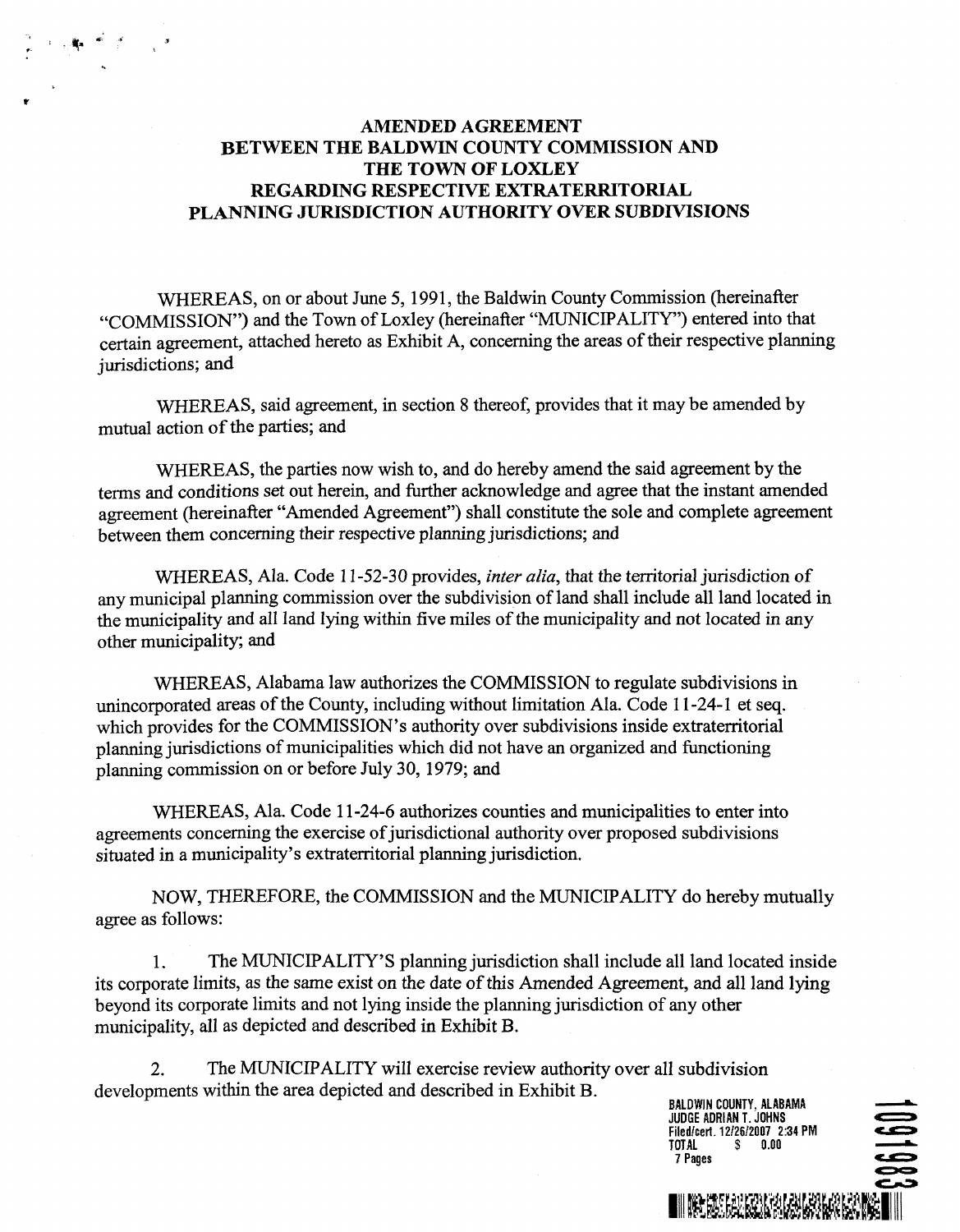3. In the case of each plat approved by MUNICIPALITY hereunder, MUNICIPALITY shall require the developer to make subdivision application to the county engineer for his approval as provided in Section 11-52-30 of the Code of Alabama prior to such plat being filed for recording with the Judge of Probate of Baldwin County. The more strict requirements, whether of the MUNICIPALITY or of the COMMISSION, must be complied with by the developer.

् के <sup>उस</sup>्ती हो। हो

4. The COMMISSION will exercise review authority through the Baldwin County Planning Commission over all subdivision developments lying outside the MUNICIPALITY'S said planning jurisdiction as depicted and described in Exhibit B, and not lying inside the planning jurisdiction of any other municipality in Baldwin County; provided, however, that where a proposed subdivision lies partly in the COMMISSION'S planning jurisdiction and partly in the MUNICIPALITY'S planning jurisdiction, it shall be the MUNICIPALITY'S responsibility to review said subdivision as provided hereinabove.

**5.** A copy of this Amended Agreement, including exhibits hereto, shall be kept on file by the COMMISSION and MUNICIPALITY, and further shall be filed with the Judge of Probate of Baldwin County.

*6.* This Amended Agreement shall become effective as between the parties upon the last date signed below and shall continue in force and effect until such time as is mutually abolished by the COMMISSION and the MUNICIPALITY or determined by proper authority to be invalid or inconsistent with state law. The parties acknowledge and agree that, pursuant to Ala. Code 11-24-6, this Amended Agreement shall forthwith be published once a week for two consecutive weeks in a newspaper of general circulation in the County and MUNICIPALITY, with the parties equally sharing the costs thereof, after which the Amended Agreement shall have the force and effect of law.

**7.** It is expressly understood that this Amended Agreement can be modified or amended only by mutual action of the COMMISSION and the MUNICIPALITY whenever such modification or amendment is needed.

IN WITNESS WHEREOF, the MUNICIPALITY, by signature of the Mayor, and the COMMISSION, by signature of the Chairman, respectively approve and execute the Amended Agreement as follows:

FOR: THE BALDWIN COUNTY COMMISSION

| BY Trank       |                                          |
|----------------|------------------------------------------|
| Chairman       | <b>DATE</b>                              |
| $\overline{B}$ | $\sim 100$<br><b>SEAL</b><br><b>ABLE</b> |
| Attest         |                                          |
|                |                                          |

2of3

- 194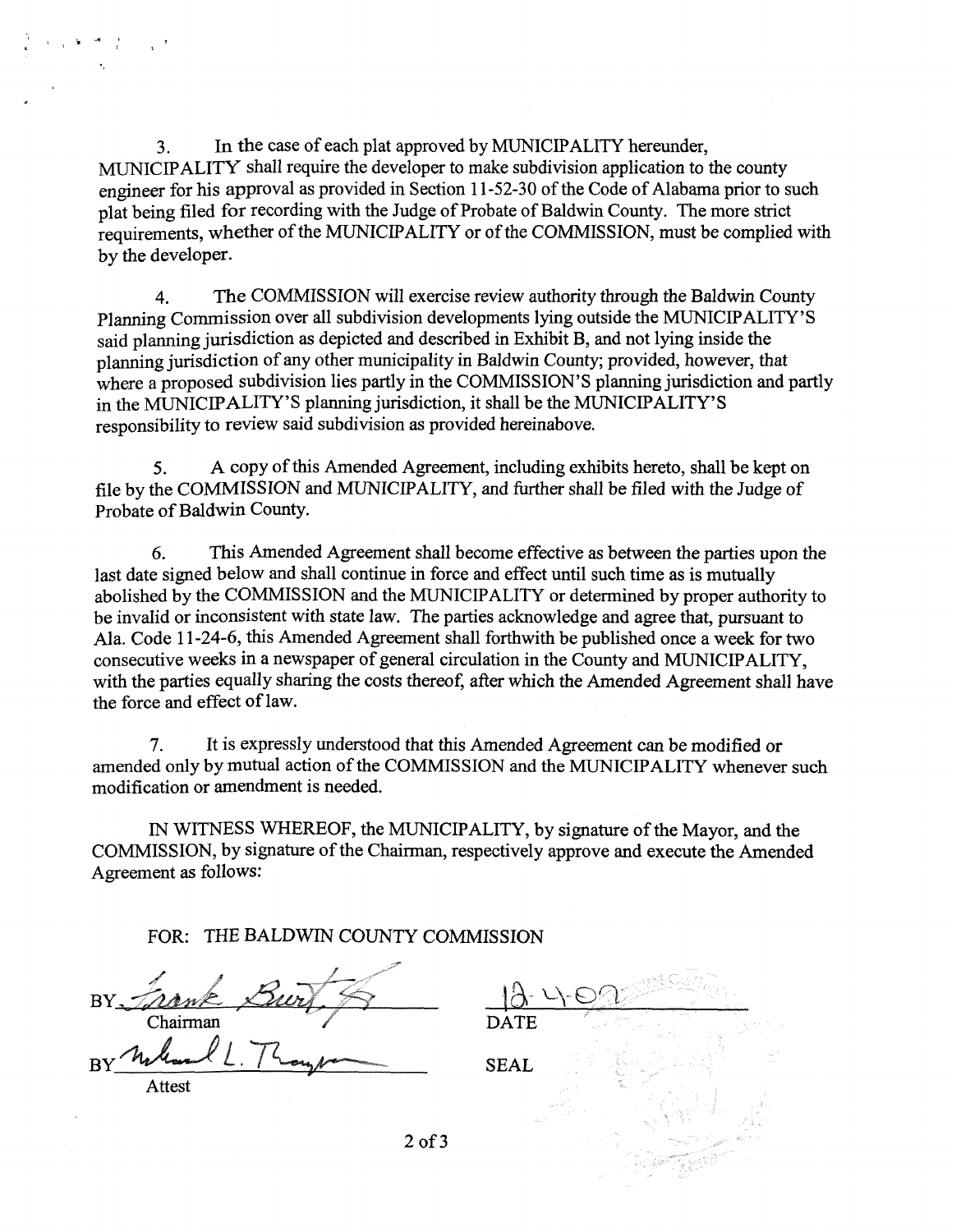# FOR: THE TOWN OF LOXLEY

3Y

BY Carolt- Weddleith SEAL Attest

 $12 - 19 - 07$ DATE 많.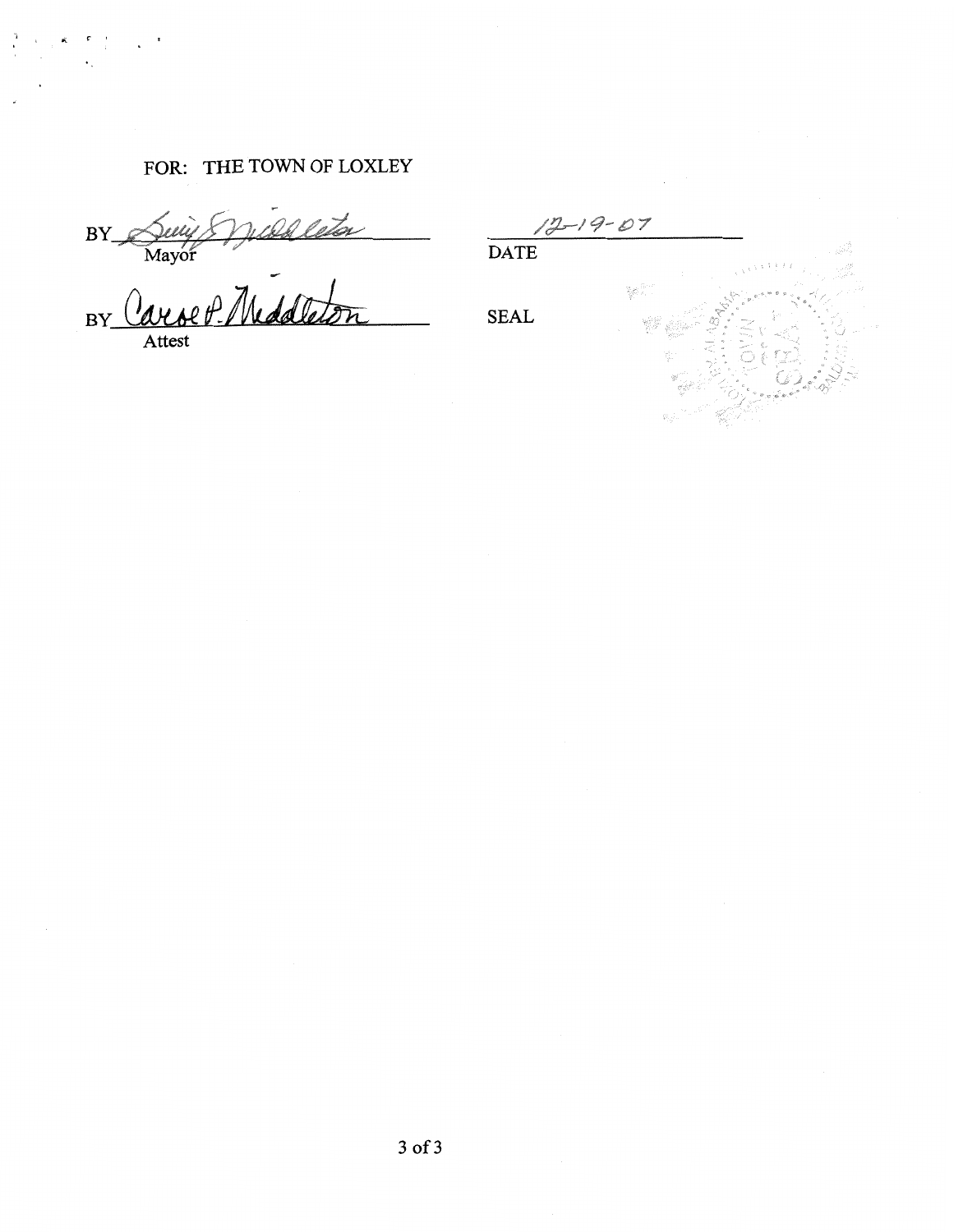MERCKANDON OF ONDERSTANDING

Drait No. 1

 $6 - 11 - 85$ 

 $Exh:bi+A$ 

 $1 - 2$ 

BETWEEN

THE BALDWIN COUNTY COMMISSION

**AND** 

### TOWN OF LOXLEY

WHEREAS, the BALDWIN COUNTY COMMISSION, hereinafter referred to as "the COPYISSION" and TOWN OF LOXLEY ..., hereinafter referred to a "the HUNICIPALITY" desire to enter into an agreement concerning the areas of their respective planning jurisdictions, with the COMMISSION having responsibility for the review of subdivisions in the unincorporated areas of the County lying outside the *HUNICIPALITI'S* planning jurisdiction and not lying inside the planning jurisdiction of any other municipality in Baldwin County, and the MUNICIPALITY having particular responsibility for the review of subdivisions located inside its corporzte limits and all land lying vithin its'planning jurisdictjon; and

**~~EZXS,** Stzte lav authorizes a nunicipality to exercise such planning juris-Action up to five miles outside its corporate limits and not located in any other ~unicipzlity ;

**KO'd,** Tt:EREFORE, THE CO.W!SSIOX **LXI TXE** !K?;lCIPALIn' do hereby mutually zgree **2s** f0l1ovs:

1. The MUNICIPALITY'S planning jurisdiction shall include all land located NOW, THEREFORE, THE COMMISSION AND THE MUNICIPALITY do hereby mutually agreent is follows:<br>1. The MUNICIPALITY'S planning jurisdiction shall include all land located<br>inside its corporate limits and all land lying within limits and not located in any other municipality.

2. The MUNICIPALITY will exercise review authority over all subdivision developments within the area described in Item 1 above.

3. The MUNICIPALITY will submit a copy of each plat approved within its extraterritorial planning jurisdiction to the County Engineer for his approval **as** required in Section 11-52-30 of the Code of **Alabarca,** prior to such plat being 6'1,ed for recording vith the Judge of Probate of Baldvin County. **me** more strict *.I*  requirements, vhether of the municipality or of **the** county, must be complied with by the developer.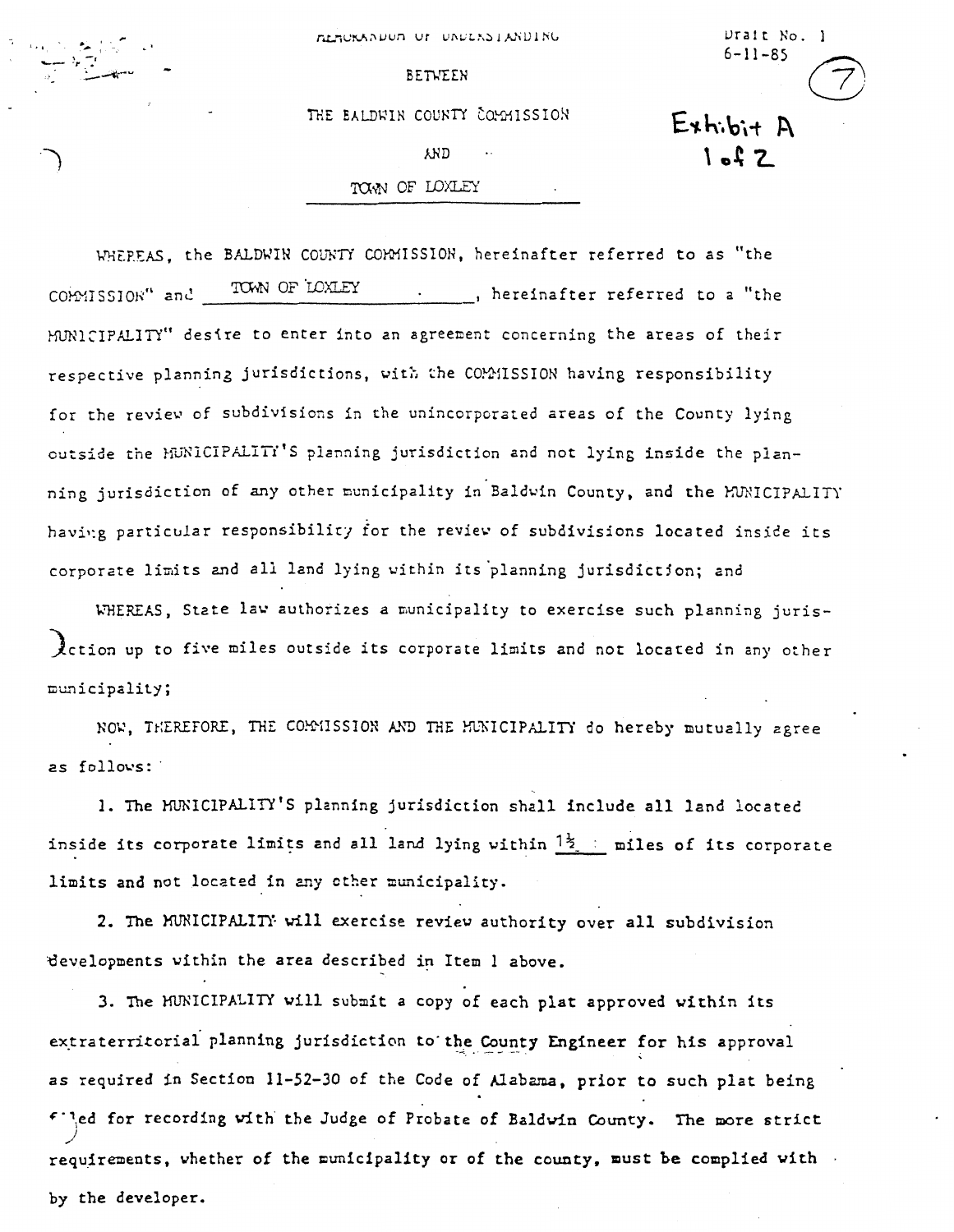-2- Draft No. 1 **6-1** 1-85

4. The COMMISSION will exercise review suthority through the Baldwin County Planning Conmission over all subdivision developnents lying outside the WNICI- PALITY'S planning jurisdiction described in Item 1 above, and not lying inside the planning jurisdiction of **any** other ounicipality in Baldvin County.

**5.** Upon execution of zgreenents between the CWISSIOH and each ounicipality in Baldwin County, the COMMISSION will have prepared **a** *nap* delineating the respective planning jurisdictions of the COMMISSION and each nunicipality in Baldwin County, which map shall be incorporated into this agreement and become a part of it.

6. A copy of this agreement, including the map delineating the respective planning jurisdictions of the COMMISSION and the County municipalities for the exercise of subdivision development controls shall be kept on file by the COMMISSION and the MUNICIPALITY and shall be filed with the Judge of Probate of Baldwin County. exercise of subdivision development controls shall be kept on file by the COMMISS:<br>and the MUNICIPALITY and shall be filed with the Judge of Probate of Baldwin Count<br>7. This agreement shall become effective upon the last d

shall continue in force and effect until such time **as** it is mutually a5clished by the COMMISSION and the MUNICIPALITY, or determined by proper authority to be invalid or inconsistent with State lav.

8. It is expressly understood that this agreement can be modified or amended by mutual action of the COMMISSION and the MUNICIPALITY whenever such modification or amendment is deemed necessary.

THE BALDWIN COUNTY COMMISSION

Bγ

Chairman

 $\epsilon$ 

Date  $6-5-9/$ 

**THE** 

**Date** Septenter *26,* 1988

 $E$ xhibi+  $\Delta$  $2 - 2$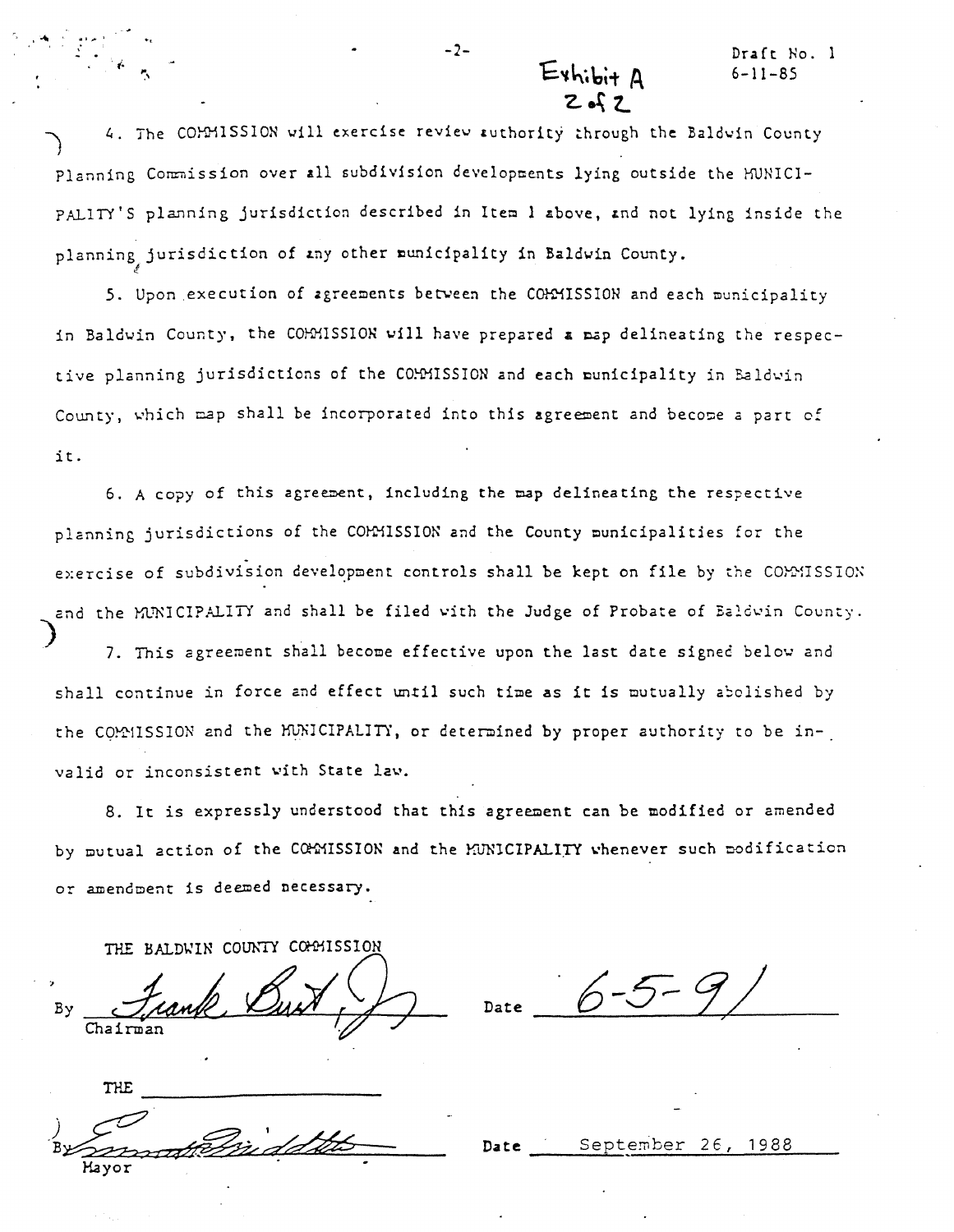## AMENDED AGREEMENT BETWEEN THE BALDWIN COUNTY COMMISSION AND THE TOWN OF LOXLEY REGARDING RESPECTIVE PLANNING JURISDICTIONS

#### **EXHIBIT "B"**

Begin at the SE comer of Sec 22, T-5-S, R-4-E; Run Thence west to the SW comer of Section 20, T-5-S, R-3-E; Run thence north to a point where the west line of Section 32, T-4-S, R-3-E intersects the north right-of-way line of Interstate 10; Run thence in a northwestwardly direction along the north right-of-way line of Interstate 10 to a point where the north right-of-way line of Interstate 10 intersects the west line of Section 31, T-4-S, R-3-E; Run thence north to a point where the west property line of Section 19, T-4-S, R-3-E intersects the south right-of-way line of U.S. Highway 31; Run thence in a northeastwardly direction along the southeast right-of-way line of said U.S. Highway 31 to a point where the southeast right-of-way line of U.S. Highway 31 intersects the south line of the NW  $\frac{1}{4}$  of the SW  $\frac{1}{4}$  of Section 5, T-4-S, R-3-E; continue thence along the southeast right-of-way line of U.S. Highway 31 to the NW corner of parcel number 05-33-03-05-0-000-003.000; Run thence east along the north line of said parcel to the west right-of-way line of State Highway 59; Run thence in a southeastwardly direction along the west right-of-way line of State Highway 59 to a point where the west right-of-way line of State Highway 59 intersects the North line of Section 8, T-4-S, R-3-E; Run thence east to the NE comer of Section 7, T-4-S, R-4-E; Run thence south to the SE comer of Section 7, T-4-S, R-4-E; Run thence east to the NE comer of Section 16, T-4-S, R-4-E; Run thence south to the NE comer of the SE  $\frac{1}{4}$  of Section 22, T-4-S, R-4-E; Run thence east to the NE corner of the SW  $\frac{1}{4}$  of Section 22, T-4-S, R-4-E; Run thence north to the NW corner of the NE  $\frac{1}{4}$  of Section 22, T-4-S, R-4-E; Run thence south along the section lines to the SE comer of Section 22, T-5-S, R-4-E and THE POINT OF BEGINNING.